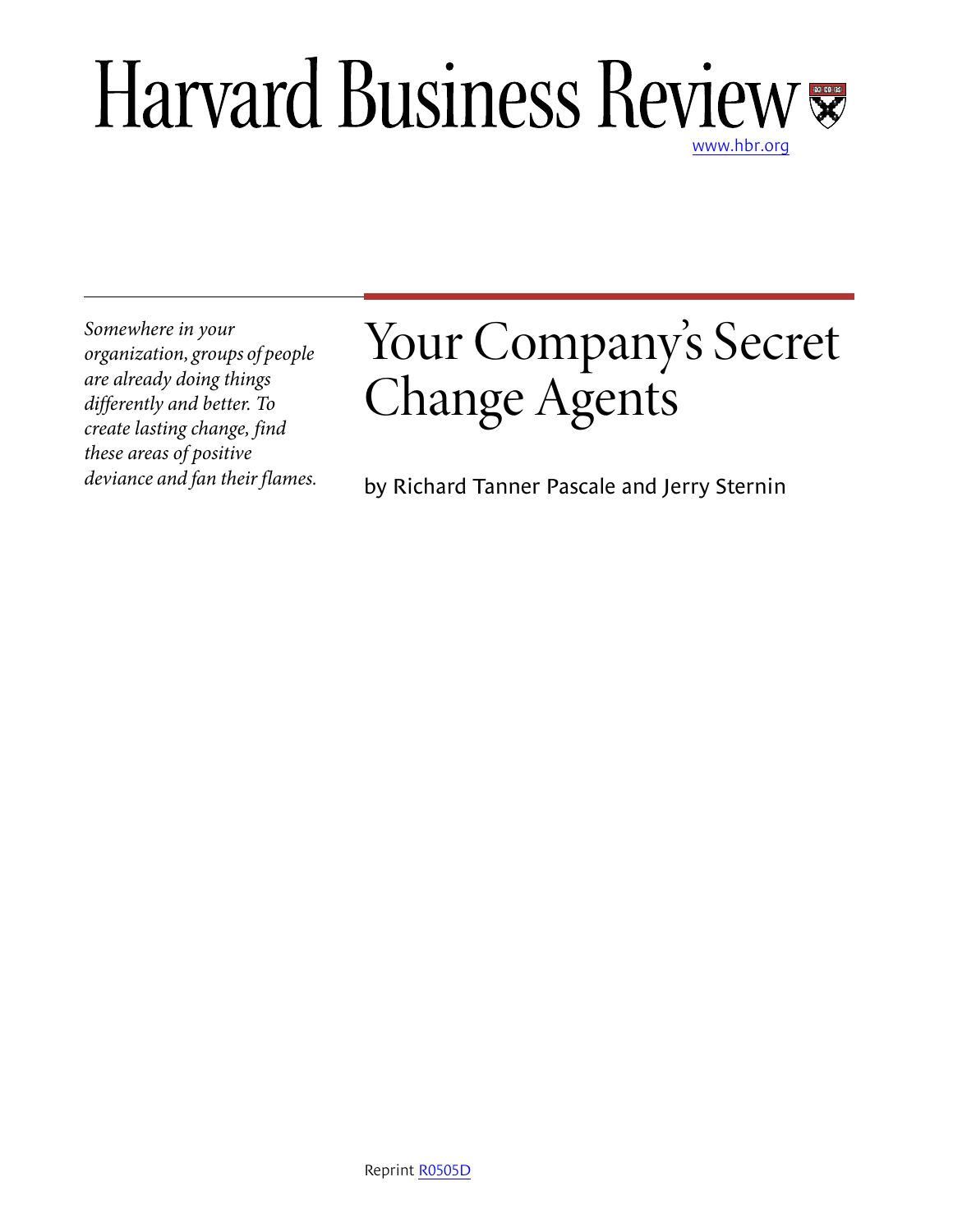*Somewhere in your organization, groups of people are already doing things differently and better. To create lasting change, find these areas of positive deviance and fan their flames.*

## Your Company's Secret Change Agents

by Richard Tanner Pascale and Jerry Sternin

Some business problems—employees working at half their potential, endlessly escalating health care costs, conflicts between departments—never seem to get fixed, no matter how hard people try. But if you look closely, you'll find that the tyranny of averages always conceals sparkling exceptions to the rule. Somehow, a few isolated groups and individuals, operating with the same constraints and resources as everyone else, prevail against the odds.

Bridging the gap between what is happening and what is possible is what change management is all about. The traditional process for creating organizational change involves digging deep to uncover the root causes of problems, hiring experts or importing best-ofbreed practices, and assigning a strong role to leaders as champions of change. We believe there is a better method, one that looks for indigenous sources of change. There are people in your company or group who are already doing things in a radically better way. The process we advocate seeks to bring the isolated

success strategies of these "positive deviants" into the mainstream. Ordinary change management methods don't do a very good job at that: Managers either overlook the isolated successes under their noses or, having spotted them, repackage the discoveries as templates and disseminate them from the top. This seldom generates the enthusiasm necessary to create change. (For a look at the pitfalls of best practices, see the sidebar "Best Practices Are Hard to Copy.")

It's time for a radical break. Isolated success strategies can indeed be brought into the mainstream, but doing so requires a departure from the notions of benchmarking and best practices with which we are all familiar. The key is to engage the members of the community you want to change in the process of discovery, making them the evangelists of their own conversion experience. This means that as a leader, you will take on a very different role from the one you have played in previous change management scenarios.

During the past 14 years, we have been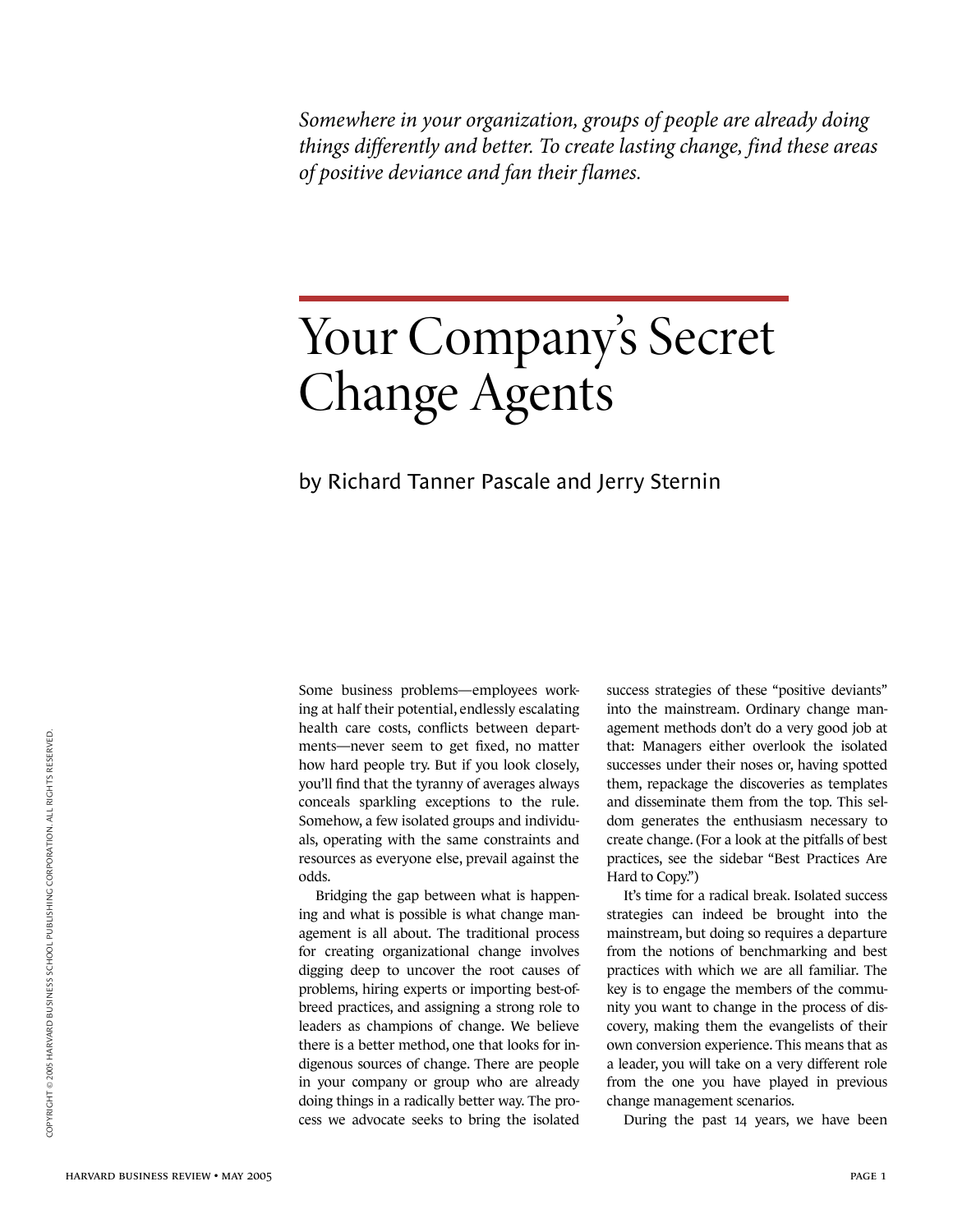working to uncover these positive deviants usually individuals on the periphery of their organizations or societies who are far removed from the orthodoxies of mainstream change endeavors. These innovators' uncommon practices and behaviors enable them to find better solutions to problems than others in their communities. They are the key to this approach to change.

#### **Change in Action**

Skeptical readers may be inured to overheated claims of "the next new change model." Fasten your seat belts. Far from basing our case on esoteric and isolated incidents, we have derived our conclusions from some of the largest, messiest, most intractable change problems on the planet: malnutrition in Mali and Vietnam, catastrophic dropout rates within rural schools in Argentina, the trafficking of girls in East Java, the spread of HIV/AIDS in Myanmar, and the widespread practice of female circumcision in Egypt.

The positive deviance approach has also begun to penetrate the corporate consciousness. Goldman Sachs used it to transform the practices of its nationwide force of investment advisers. Engineers at Hewlett-Packard used it to tackle technical challenges. At Genentech, two positive deviants outperformed the median results of the company's national sales force by a factor of 20:1. Merck and Novartis are experimenting with the model as well. In short, the positive deviance model works. Its results are verifiable, replicable, and scalable. Millions of individuals around the world have been its beneficiaries. (For a look at the differences between the positive deviance model and the traditional approach, see the exhibit "Uncommon Sense?")

Based on inductive research, we developed the following six-step positive deviance model, which upends standard notions of the way change works.

**Step 1: Make the group the guru.** The literature on change management universally emphasizes the importance of "champions" and leaders. They matter, of course, but too often, these individuals generate unconstructive dependency from their teams. This absolves the community from owning the solutions it must adopt for change to succeed. In the positive deviance model, problem identification, ownership, and action begin in and remain with the

community. Because the innovators are members of the community who are "just like us," disbelief and resistance are easier to overcome.

Consider what happened at a village in Mali, where prevailing beliefs attributed widespread childhood malnutrition to the village sorcerer. The will of the sorcerer was like an immutable law of nature that the villagers unquestioningly accepted. Nothing could prevail against the sorcerer's spells. Change seemed impossible.

Representatives from Save the Children who were working to solve the problem of malnutrition began a positive deviance inquiry—the jumping-off point for the process with a simple question: "Has the sorcerer put a spell on *every* child in the village?" A few children in the community were, in fact, rarely sick or lethargic. It became clear that their parents engaged in behaviors that were different from those of the sick children's parents. They provided their children with several additional daily snacks, and all the members of the household washed their hands with soap and water. The fathers of the healthy children were also actively involved in mealtimes and helped decide whether their youngsters needed to go to the clinic (normally that decision was left to grandfathers). Perhaps, the villagers reasoned, these actions kept the sorcerer's spell at bay.

As the parents of the malnourished children began emulating their neighbors' counterconventional behaviors, their own children grew healthier. The villagers experienced a communitywide epiphany: They could be the agents of change. Malnutrition was no longer beyond their control. A wizened grandmother summed up the villagers' sense of triumph when she proclaimed, "We have vanquished the sorcerer!"

The field conditions in Mali have parallels in the corporate world. How often do we encounter conventional wisdom that shifts blame—along with the responsibility for fixing the problem—to those in authority? Contemporary superstitions such as "Headquarters will never let us do it" or "Don't bother; the boss already has the answer" create *Dilbert*-like echoes of villagers resigned to obeying the sorcerer.

At Hewlett-Packard, a seemingly intractable computer design problem was solved and turned into a competitive advantage when a positive deviant decided to take on the chal-

**Richard Tanner Pascale** [\(rtpascale@](mailto:rtpascale@aol.com) [aol.com](mailto:rtpascale@aol.com)) is an associate fellow of Oxford University in England and was on the faculty at Stanford Business School in California for 20 years. He is the author of many books and articles on transformational change. **Jerry Sternin** [\(jerry\\_sternin@hotmail.com\)](mailto:jerry_sternin@hotmail.com), a former assistant dean at Harvard Business School in Boston and a former Save the Children and Peace Corps director, heads the Ford Foundation's Positive Deviance Initiative at Tufts Univer-

sity in Boston.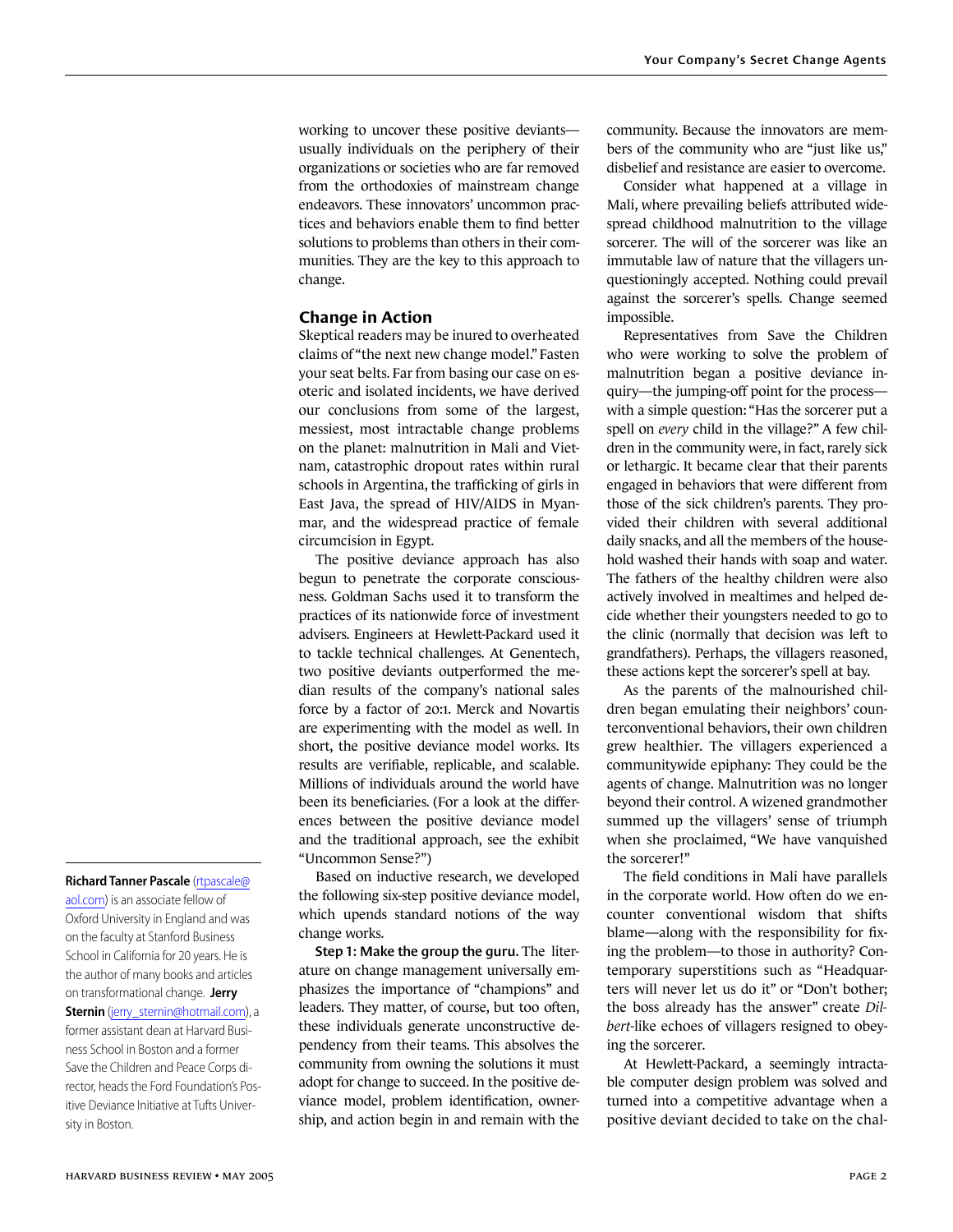## **Best Practices are Hard to Copy**

Best practices and benchmarking share one trait with positive deviance: They strive to utilize success models to stimulate learning. But the similarities end there. Best practices rely on an external authority, not on the community itself, to identify and introduce a superior template. That, in part, is why best practices are often interpreted as code for "Why aren't you as good as the other guy?" With best practices, onlookers view the circumstances that fostered the success as being quite different from their own—it's easy to accuse advocates of having incubated success under exceptional and unreplicable conditions. Best practices are a foreign import. No surprise, then, that they suffer a dismal replication rate.

Recent events at top biopharmaceutical firm Genentech illustrate both the opportunities of positive deviance and the pitfalls of best practices. In 2003, Genentech introduced Xolair, a miracle drug for many chronic asthma sufferers. Unlike standard treatments, which arrest asthma attacks after they occur, Xolair modulates the histamines in the immune system and addresses asthma preventatively. The patient can lead a normal life, free from the fear of debilitating attacks. But despite Xolair's pharmacological superiority, sales remained well below expectations six months after launch.

As the company sought an explanation for the disappointing results, managers spotted an anomaly. Two salespeople among a national force of 242 were selling 20 times more Xolair than their peers. Here were classic positive deviants. Two women, responsi-

ble for the Dallas and Fort Worth territories, had successfully overcome resistance in the target audience.

Upon closer investigation, executives could see why this was happening. Genentech's traditional stronghold was in cancer medicine. Whereas oncologists and pulmonary specialists routinely administer chemotherapy an infusion procedure—in their offices on an outpatient basis, allergists and pediatricians—the target market for asthma drugs—do not. Infusion protocols (delivering medication in the form of an intravenous drip) require infusion rooms, infusion couches, and infusion nurses—all of which were unfamiliar for this segment of physicians and their nursing staffs. The positive deviants from Dallas and Fort Worth understood that product acceptance would not happen through a standard sit-down physician call. Nor could resistance be allayed with yet more data demonstrating Xolair's pharmacological superiority. The hidden obstacles were fear of seemingly exotic procedures, concerns about time-consuming insurance approvals, and worries that patients would be exposed to unnecessary risks. At the heart of the matter was a need to alter the doctors' mindsets and the front-office culture.

The two women guided doctors and nurses through the process of readying the drug for infusion and administering it to patients. They taught administrators how to fill out the specialized paperwork. They pitched the drug's lifestyle impact and described how children who took Xolair could own pets and participate in outdoor sports. In

expanding the horizons of doctors, nurses, and administrators, the two salespeople had discovered what armies of Genetech's market researchers had missed. They were successful because they had morphed into change agents.

Our narrative seems headed for the predictable successful conclusion. But what actually unfolded provides a sobering counterpoint. The aberrant sales results actually evoked consternation and scrutiny. Management's initial assumption was that the sales team had an unfair advantage and that territories or the quota system needed to be reconfigured. Belatedly, after retaining an external market research firm, the company accepted the merits of the change agent strategy. It then implemented a conventional best practices rollout. The manager of the Dallas and Fort Worth reps described the techniques to other managers during a conference call. The result? Partial acceptance by some members of the sales force. Implementation at modest velocity.

When identification of a superior method is imposed, not self-discovered, cries of "We're not them" or "It just won't work here" predictably limit acceptance. By contrast, a design that allows a community to learn from its own hidden wisdom is, among other things, respectful. Innovator and adopter share the same DNA. Community members invest sweat equity in discovering the positive deviants, and, in the process, they become partners to change.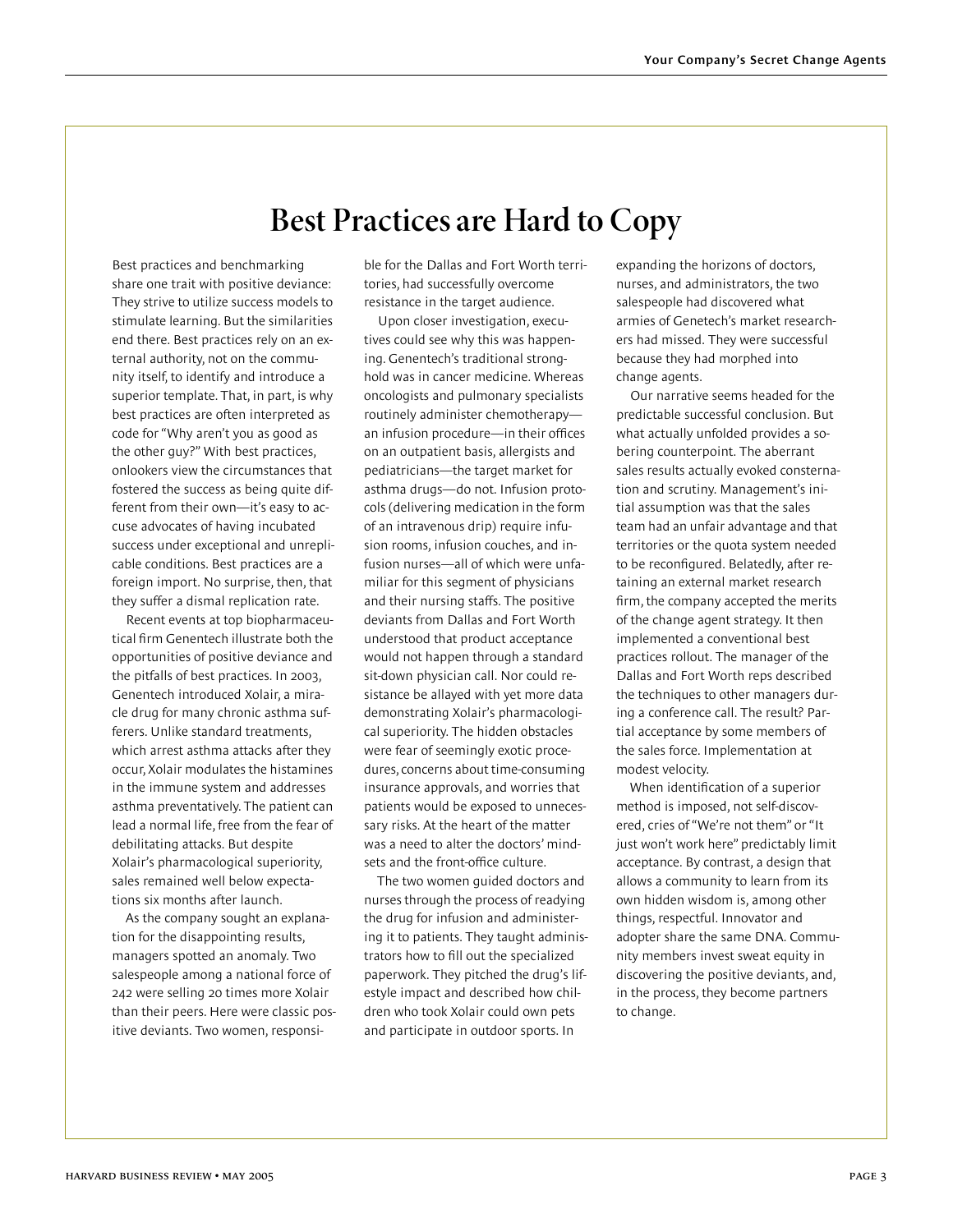lenge. The problem: When computers are left running—as most computers are—they get hot, which accelerates their failure rate. This is known as thermal transfer. Periodically, management would vaguely declare that something needed to be done about the issue. But the company's engineers, rewarded for tackling more intellectually demanding challenges, regarded the problem as a low-status janitorial job. The sorcerer, in this instance, was the fixed idea that thermal transfer was a fact of life; every computer on the planet built up heat, and there was little that could be done about it. Another fixed notion was that real computer engineers worked on more glamorous problems.

## **Uncommon Sense?**

Traditional change efforts are typically top-down, outside in, and deficit based. They focus on fixing what's wrong or not working. They also assume a reasonable degree of predictability and control during the change initiative. Unintended consequences are rarely anticipated. Once a solution is chosen, the change program is communicated and rolled out through the ranks. The positive deviance approach to change, by contrast, is bottom-up, inside out, and asset based. It powers change from within by identifying and leveraging innovators. This method diminishes the social distance that often blocks acceptance.

| <b>TRADITIONAL APPROACH TO CHANGE</b>                                                                                                                     | POSITIVE DEVIANCE APPROACH TO CHANGE                                                                                                      |
|-----------------------------------------------------------------------------------------------------------------------------------------------------------|-------------------------------------------------------------------------------------------------------------------------------------------|
| Leadership as Path Breaker<br>Primary ownership and momentum<br>for change come from above.                                                               | Leadership as Inquiry<br>Leader facilitates search;<br>community takes ownership<br>of the quest for change.                              |
| Outside In<br>Experts identify and disseminate<br>best practices.                                                                                         | <b>Inside Out</b><br>Community identifies preexisting<br>solutions and amplifies them.                                                    |
| Deficit Based<br>Leaders deconstruct common problems<br>and recommend best-practice<br>solutions. Implication: "Why aren't<br>you as good as your peers?" | <b>Asset Based</b><br>Community leverages preexisting<br>solutions practiced by those<br>who succeed against the odds.                    |
| Logic Driven<br>Participants think into a new way of acting.                                                                                              | <b>Learning Driven</b><br>Participants act into a new way of thinking.                                                                    |
| <b>Vulnerable to Transplant Rejection</b><br>Resistance arises from ideas imported<br>or imposed by outsiders.                                            | Open to Self-Replication<br>Latent wisdom is tapped<br>within a community to circumvent<br>the social system's reaction.                  |
| Flows from Problem Solving<br>to Solution Identification<br>Best practices are applied to problems<br>defined within the context of existing parameters.  | <b>Flows from Solution Identification</b><br>to Problem Solving<br>Solution space is expanded through<br>the discovery of new parameters. |
| Focused on the Protagonists<br>Engages stakeholders who would<br>be conventionally associated<br>with the problem.                                        | Focused on Enlarging the Network<br>Identifies stakeholders beyond those<br>directly involved with the problem.                           |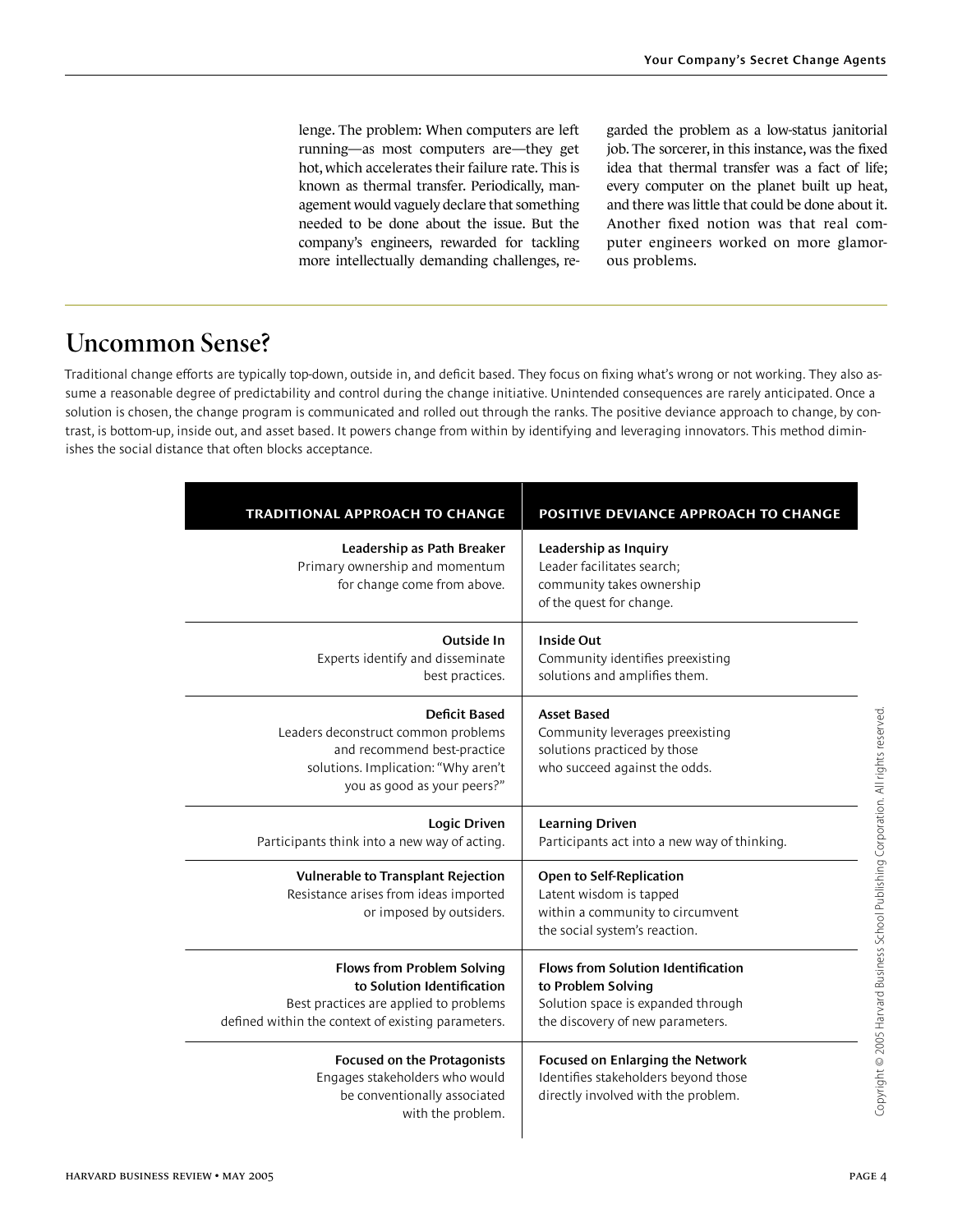A program within HP's research division exposed a cadre of engineers to the concept of positive deviance. One of them, Chandra Patel, decided to take on thermal transfer in earnest. He set about identifying shards of a solution. Scattered around HP's global engineering fraternity were a few positive deviants who had dabbled in the problem and who had developed various ideas and prototypes. Ultimately, the inquiry galvanized 100 engineers and resulted in some unprecedented solutions. Today, HP enjoys unchallenged leadership in the thermal-transfer domain—an advantage that funnels millions to the bottom line as the result of savings generated from cooler and less-failureprone machines. Patel was rewarded with increased opportunity and accelerated career advancement, as well as with peer recognition.

In short, some problems can be solved only by those in the trenches. When change agents work together to discover others just like them who are doing things differently, they can step up to being accountable for their own solutions.

**Step 2: Reframe through facts.** Inside-thebox definitions of problems guarantee insidethe-box solutions. Restating the problem shifts attention to fertile new ground and opens minds to new possibilities. If there is an art form to facilitating a positive deviance inquiry, it lies in ferreting out and framing the real challenge at hand, as opposed to reverting to tired clichés and pseudochallenges. By casting a problem in a different light and by using hard data to confront orthodoxies, a community can be encouraged to discover whether there are exceptions to the status quo and, if so, how those exceptions came about.

Reframing a problem entails three steps. First, grasp its conventional presentation ("The sorcerer's curse makes our children sick.") Second, find out if there are exceptions to the norm, people in identical circumstances who seem to be coping especially well. Third, reframe the problem to focus attention on the exceptions.

Reframing through facts was essential in addressing the elevated dropout rates in Argentina's rural elementary schools. A workshop on positive deviance sponsored by the World Bank brought together two dozen teachers and principals. They shared a strong suspicion that the nation's Ministry of Education was trying to implicate them in the high dropout rates

and deflect attention from the ministry's accountability for a woefully underfunded education system. Although 86% of children in Argentina completed elementary education, only 56% of children in the rural province of Misiones did so.

Imagine the setting: a stark cafeteria with concrete floors and steel chairs. The teachers and principals are seated, with their arms folded across their chests. Their body language speaks volumes: "OK, dazzle us with your expertise. This problem involves a whole bunch of things we can't control. We're angry. We haven't been paid in six months. We don't want to be here." Blame for the dropout problem lay elsewhere, in lazy students, uninterested parents, and lousy facilities.

The atmosphere changed when workshop participants turned their attention to the question of whether any schools plagued by the same constraints had a better track record. This reframing was reinforced by dropout statistics for all 120 schools in the Misiones district. Working in small groups, the educators found plenty of schools clustered near the median. But they were flabbergasted to discover that one school had retained 100% of its pupils through sixth grade and that ten had retained nearly 90%. "How," they asked themselves, "do these schools retain so many students?" After all, their teachers presumably hadn't been paid either. The mood shifted from self-righteous anger to surprise and curiosity.

The workshop participants visited the highretention schools and discovered that the differentiating factor had little to do with what was happening in the classroom. The teachers there were negotiating "learning contracts" with rural parents before the beginning of each school year. In effect, the teachers were enrolling illiterate parents as partners in their children's education. As the children learned to read, add, and subtract, they could help their parents take advantage of government subsidies and compute the amount earned from crops or owed at the village store. With parents as partners, students showed up at school and did their assignments. The teachers and principals who had participated in the workshop began negotiating similar contracts with families of at-risk children. One year later, dropout rates in Misiones had reportedly decreased by half.

A corporate example that illustrates refram-

*"Learn from the people, plan with the people... when the task is accomplished, the people all remark, we have done it ourselves"*

*—Lao-tzu*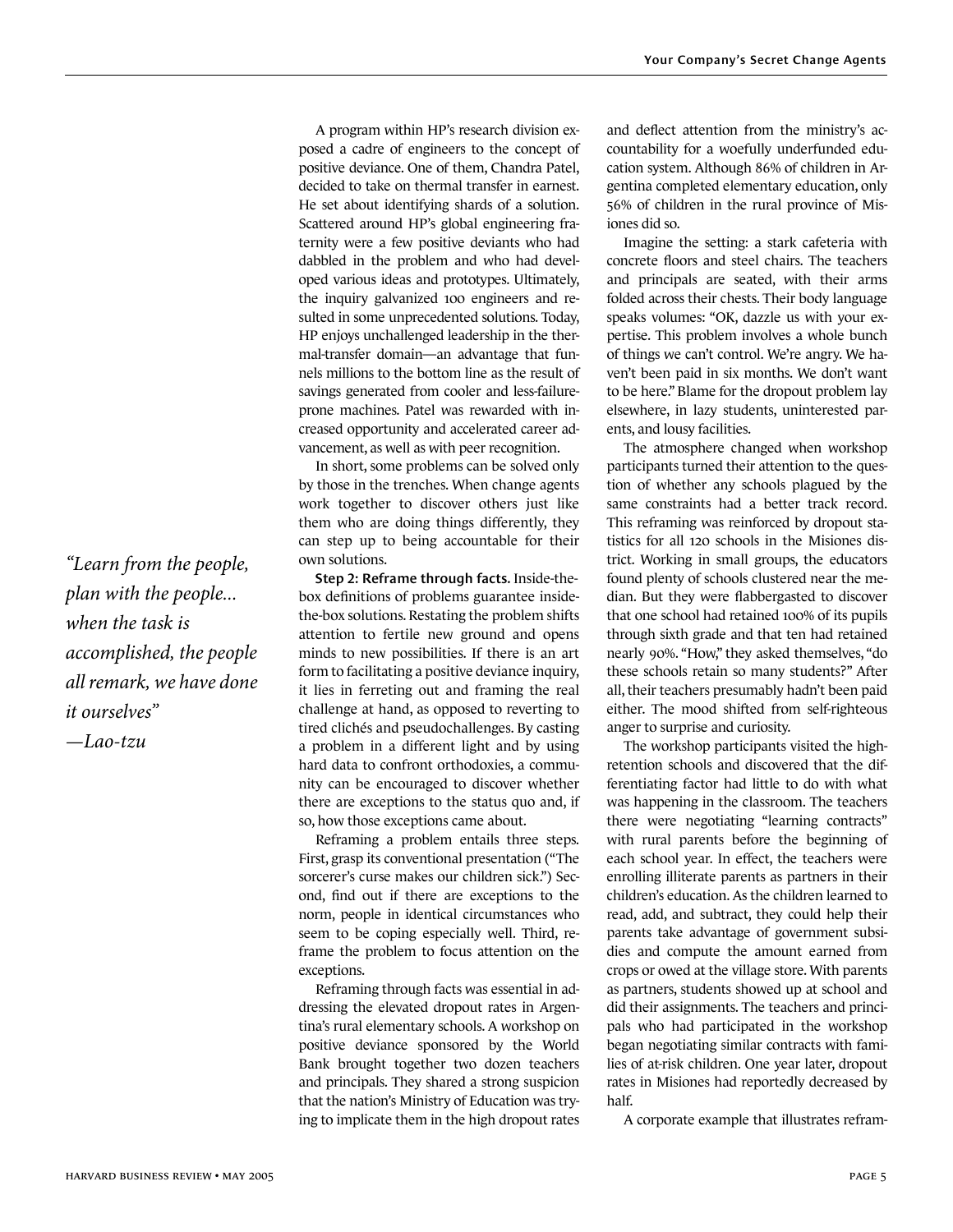ing through hard data—although it's not part of a positive deviance inquiry—comes from Billy Beane, the celebrated general manager of the Oakland A's. In 1997, Beane took over a losing baseball team and a low-budget franchise. Instead of badgering the owners for more recruiting dollars or arguing with talent scouts over the prospects of high school superstars, Beane looked for great players by mining professional baseball's near-inexhaustible vein of statistics. In doing so, he shifted management's focus from religious wars over the potential and value of players to an actuarial examination of the factors that most highly correlated with winning games. On-base percentage turned out to be a far better predictor than long-shot bets on who would be the next Barry Bonds. Beane's approach transformed the A's into a frequent title contender, though he had one of the smallest budgets in the game. The moral? There's value in looking at things in a different way and getting beyond gut feelings to hard facts.

**Step 3: Make it safe to learn.** People get attached to the status quo, even when it's not good for them. Problems often go unresolved because the path to the solution is littered with potential losses and other risks. It is essential to acknowledge that journeying into terra incognita is a danger sport. Positive deviants may fear being exposed, ridiculed, or subjected to retaliation if their newly enhanced influence challenges the status of others. Authority figures may feel threatened by a process that invites them to learn rather than just have all the answers or, as in the case of Mali's sorcerers, that disempowers them altogether. Likewise, the others in the group may fear that acknowledging a problem implicates them in it. Few hospitals, for example, want to tackle the predictive indicators of malpractice because doing so might be misconstrued as having foreknowledge. What's more, discussions might be discoverable in legal proceedings. Only when people feel safe enough to discuss a taboo and when the community is sufficiently invested in finding solutions can the prospect of an alternative reality appear.

In Indonesia, the need for psychological safety underscored the difficult topic of human trafficking. A local nongovernmental organization (NGO) had observed the worrisome trend among poor East Javan families of "exporting" young village girls to urban centers. Silence enshrouded the practice. Parental shame was compounded by fear of repercussions if procurers' supply channels were disrupted.

The NGO convened a low-profile positive deviance workshop for villagers to explore "safe" problems such as school dropout rates. As the workshop leaders talked about how positive deviance had helped communities find solutions for sensitive challenges such as HIV/AIDS-risk reduction in other countries, the group became less guarded. One outspoken volunteer raised the issue of girls "going out"—a euphemism for trafficking. The oblique approach to the undiscussable topic eventually led the villagers to broach the problem of girls being sent away by their poverty-stricken parents.

The participants organized an inquiry and visited poor families that had resisted the temptation to send their girls away. Six months later, community watch groups had identified the homes of high-risk girls. Local leaders, who had previously ignored regulations regarding submission of "travel papers," began to enforce the rules. Today, this early warning system dispatches volunteers to counsel the families of all girls planning to leave the village and provides access to positive deviant families that have addressed their economic shortfalls through other means, such as creating home gardens and purchasing fewer packs of cigarettes. The approach has halved the number of documented trafficking incidents in the area.

Corporations have their own sets of unspoken taboos that, if not addressed, can develop into problems of Enronesque proportions. Richard Pascale, one of the authors of this article, has worked with companies such as Coca-Cola, Ford, BP, Shell, and BAE Systems to surface "undiscussable" issues using a four-step "organizational CAT scan." The centerpiece of this process is a one-day workshop, set up and conducted by an external facilitator. The group consists of 50 to 100 key stakeholders deemed critical to organizational change. The convening executive kicks off the event by emphasizing the importance of confronting problems squarely and of learning from past failures. The focus is on identifying and removing obstacles, not killing messengers. Candor is crucial to this work. The group members read blind and blunt quotes from one another that talk about the problems in the company. The group then divides into subgroups, each of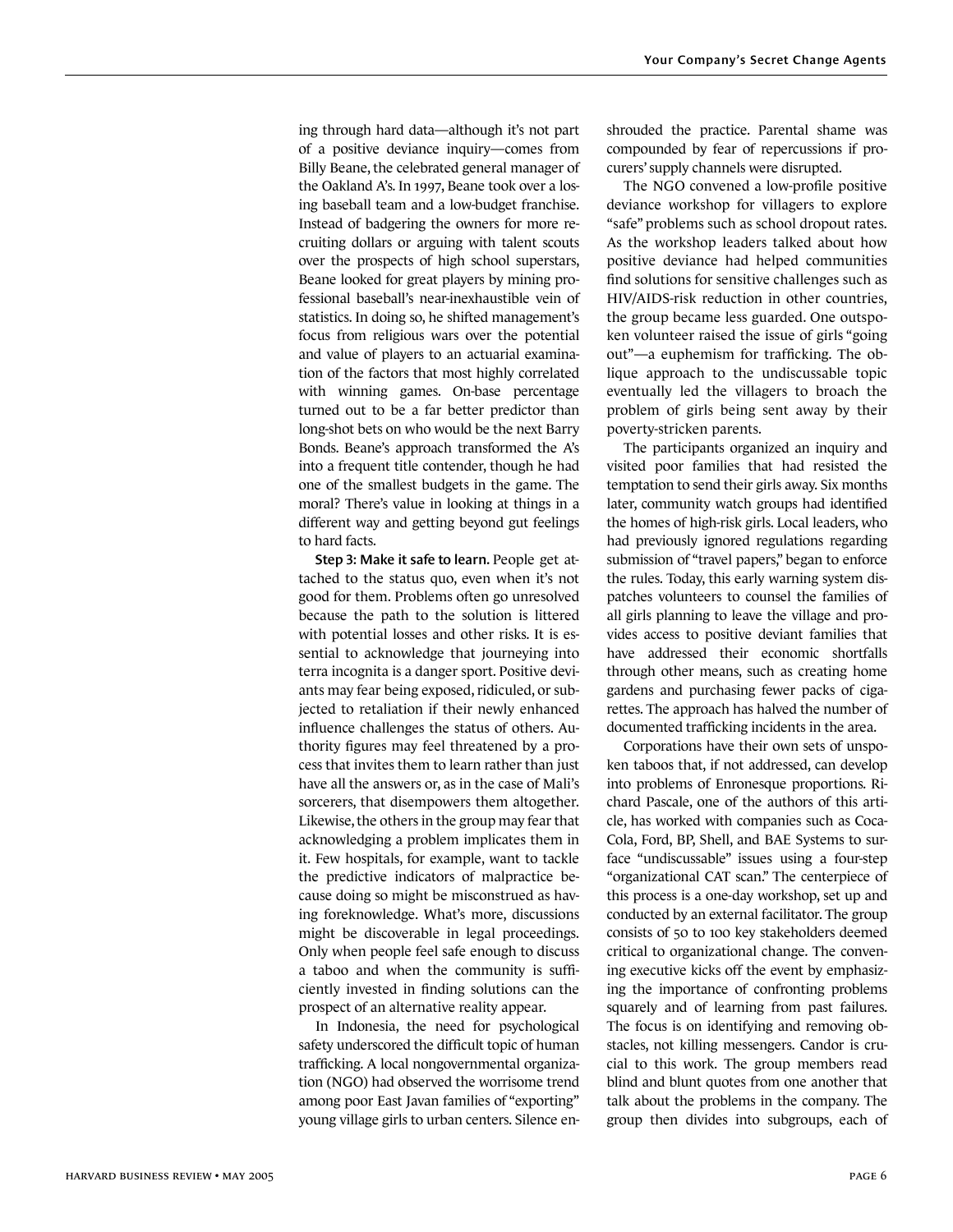which delves into the identified issues and reports back in an hour or two with its analysis. In a span of six hours, an organization can generate a penetrating, real-time case study of itself. On the heels of this exercise, teams can examine the identified problems and return with action plans and milestones within 30 to 60 days.

**Step 4: Make the problem concrete.** Corporations are awash in meaningless discourse. While words are exchanged and heads are nodded, a great deal of signal distortion is happening between sender and receiver. Because of unwritten social codes meant to keep individuals from being put on the spot, people aren't forced to speak concretely—in fact, they're often discouraged from doing so. These abstractions do a lot to obscure insight. Consider, for example, how the format of Power-Point can blur or hide hard facts: Before NASA's devastating loss of the Columbia space shuttle, engineers from Martin Marietta and Boeing buried the imminent risks to the spacecraft's protective ceramic tiles within the complicated, nested, ten-point-font bullet points of their PowerPoint presentation.

A firm grasp of reality obliterates vague assumptions and helps focus attention on what's really working. Dealing directly with an uncomfortable truth requires stating it concretely so that there is no way to duck the challenge at hand. This is not merely a matter of being specific. It also entails portraying or dramatizing a pivotal issue in a compelling way. An example of this type of framing occurred during a positive deviance workshop devoted to finding practices to curtail the spread of HIV/AIDS in Myanmar. The group consisted of prostitutes—nearly all of whom insisted that she faithfully made her clients use condoms. The moment of truth occurred when each participant was asked to apply a condom to a banana. Varying degrees of dexterity quickly differentiated the pretenders from the practitioners. The positive deviants, once identified, began sharing the negotiation strategies they used to persuade their partners to use condoms. Soon the others in the group became adept at overcoming their partners' objections. With the right exercises, many organizations could profit from appropriate reincarnations of the "banana test."

**Step 5: Leverage social proof.** The old adage "Seeing is believing" has particular potency when it comes to change. Take Alcoholics Anonymous. In the 1930s, two positive deviants stumbled onto the notion of holding weekly get-togethers to help keep themselves sober. Others joined. An inductive process of reflection and learning gave rise to the 12-step program—a protocol that was decades ahead of any intervention that had been devised by professional psychiatry. The approach is enshrined today in the worldwide success of AA and its application to many afflictions. Social proof is the lifeblood of the support group movement.

Let's turn to a far more dramatic example of the power of social proof. Envision a frightened child struggling in the grip of her mother and aunt against the assault of a barber and his straight razor. In Egypt, female genital mutilation (FGM) or female circumcision is a 4,000 year-old practice used by Christian Copts and Muslims alike to deprive women of sexual enjoyment and to ensure faithfulness. Ninety percent of Egyptian girls, usually between the ages of nine and 13, undergo the painful and sometimes dangerous procedure, often without understanding what is happening to them or why. Girls sometimes die from infection or blood loss. The practice is tightly woven into the fabric of Egyptian life and, as such, is strongly resistant to change. Traditionally, it hasn't been seen as a problem; it's simply "the way it is."

Could women's advocates find families in Egyptian villages that did not circumcise their girls—and would such families be willing to talk? Eventually, advocates in one village identified a few exceptions to the norm. The first interviews—with uncircumcised women, mothers and fathers who were against the practice, and husbands who had knowingly married uncircumcised women—were held in a remote, guarded monastery to ensure anonymity. The half-dozen families that came forward provided additional contacts who were willing to give testimony. A year into the project, more than 100 families had been identified and interviewed.

For victims, their mothers, and other female relatives, discussing the trauma of the practice spawned a therapeutic cycle of catharsis, forgiveness, and healing. The women gave poignant testimony: "We are butchering our girls." "Cutting out the tongue does not deny the experience of hunger." "Desire is in the mind, not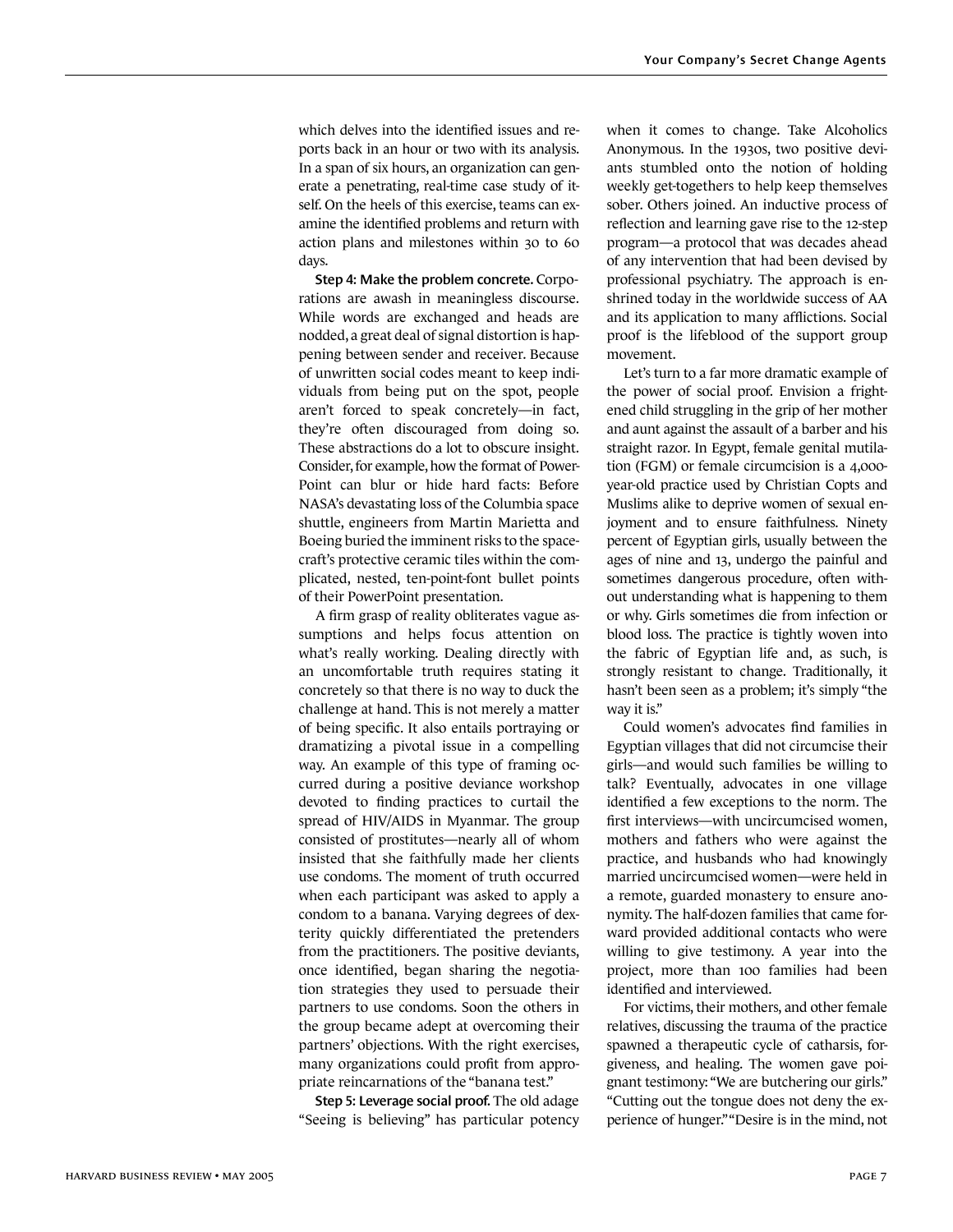the organs." "I could never trust my mother again." As the conversation progressed, a new consciousness began to form. Word spread, and communities began to more openly discuss female circumcision. Other families expressed their willingness not only to be interviewed but also to be advocates within their communities.

Over time, the village experienced a contagion of spontaneous initiatives. In one case, an 18-year-old girl gathered her peers in the dusty shade of a village tamarisk tree. Together, they relived the horror of their experiences and their feelings of betrayal. All agreed to return home and beg their mothers not to subject their younger sisters to the same fate. In another case, a sheik, speaking in the mosque during prayers, asserted that circumcision was not required by Islam. Soon, mainstream village voices began to join the chorus of dissenters. An alternative possibility—rejecting the practice of FGM—was gaining legitimacy.

In the past five years, tens of thousands of ordinary villagers have proven that it is possible for a woman to be uncircumcised and still be virtuous. More than 1,000 circumcisions have been averted in a few villages alone. More remarkable, the Egyptian government is initiating its first nationwide anti-FGM campaign.

**Step 6: Confound the immune defense response.** Newton was right: Every action has an equal and opposite reaction. In organizations, that reaction comes in the form of avoidance, resistance, and exceptionalism. But when you fan the embers within a community rather than rely on firebrands from headquarters or outside the group, change feels natural. Internally developed solutions circumvent transplant rejection, since the change agents share the same DNA as the host. The trick is to introduce already existing ideas into the mainstream without excessive use of authority. Why use a sledgehammer when a feather will do?

Five years ago, Goldman Sachs's Private Wealth Management (PWM) business unit had experienced a string of top-down change initiatives. Its field force of more than 300 investment advisers felt strong pressure to adopt an unproven business model imposed by New York's far-reaching policy shifts and top-down edicts. Headquarters felt thwarted in achieving the pace of change needed to stay in step with

the marketplace.

Investment professionals (IPs) in the field historically operated independently or as twoperson teams. Each unit evolved highly idiosyncratic approaches to the work of persuading high-net-worth clients to entrust it with the management of their money. Success depended on performance, of course, but also on the creation of deep, trusting relationships with clients that often lasted for generations. Investors often invited IPs to weddings, bar mitzvahs, and graduations, extending relationships from anchor clients to heirs.

By late 2000, PWM's top management was deeply concerned that the industry was undergoing a transformation of seismic proportions. Investment firms were under pressure to deliver greater transparency and compliance oversight while simultaneously reducing their brokerage fees. How could Goldman Sachs retain its clients, improve its profitability, and grow its assets in a depressed but increasingly competitive environment? Management's solution was to transform the IPs' approach from a model that relied heavily on brokerage income to one focused on fee-based advice. But the IPs, having built their individual franchises on a well-proven formula, were passionate advocates of the "If it ain't broke, don't fix it" maxim.

One of the leaders of the PWM unit at the time was at the center of the impasse. His chosen path was to relinquish the conventional role of authority figure and let go of top management's deep attachment to its solution. Instead, he exercised a stealth brand of leadership, asking the IPs one arresting question: "Are some teams, with similar territories and prospects, able to thrive in this difficult climate?"

A six-person council of influential IPs (selected as guerrilla leaders from nationwide field offices) spearheaded a "sales force effectiveness" inquiry. The council's task was to identify exceptionally successful approaches. Its members assured the rank and file that any findings would be subjected to an acid test of relevance and scalability—what was working for the best team in Boston would have to be transferable to teams everywhere else.

Phase one of the project began in 2000 with a two-month discovery period that identified five positive deviant practices among the most successful IP teams. Phase two expanded the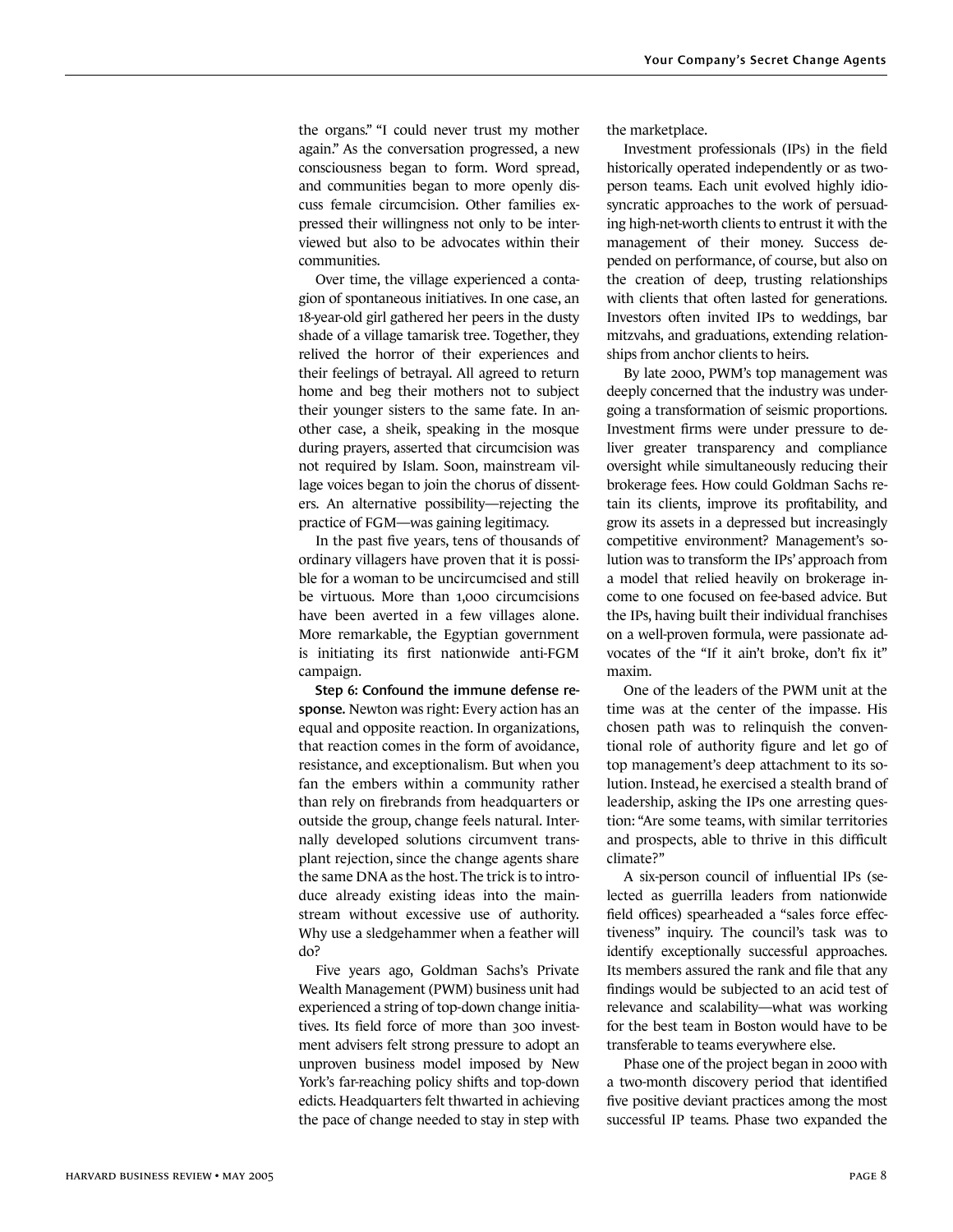community of discovery by creating five rollout squads (again made up of informal leaders selected from around the country) for each of the five practices. The squads were charged with coming up with a template that every IP team in the country could adopt and implement on a voluntary basis.

When it was time to roll out the new templates and train others, these squads became the pointed end of the spear. They visited each office and explained why and how their particular practices worked. There was one person on each squad from each office, so one of the presenting IPs could double as a local resource on the topic. When local IP teams had questions, they turned to the resource person. This dynamic generated an amazing buzz throughout the PWM unit.

Phase three of the process involved building a system to measure progress toward goals and to track trends. Each of the 11 regional offices were ranked by their incorporation of the five practices, and the results were publicized. The process relied exclusively on transparency and peer review. No sanctions for nonadoption were imposed. People automatically felt good about being on top or bad about being on the bottom. This sustained attention when backsliding might have otherwise set in.

During the course of this endeavor, old rivalries between teams subsided. For the first time in memory, a sense of "We win together" emerged as the new ethic. Skepticism gave way to conviction as the IPs overcame their own exceptionalism. The positive deviance approaches, implemented over 18 months, shifted behavior, practice, and performance. The PWM unit got a jump on the competition. Three years later, it has gone from being a source of tumult and marginal economic returns to being a major contributor to overall firm earnings. The average productivity per IP has nearly doubled, team size has increased from 1.7 to the near-optimal three IPs per team, and the fee-based model has achieved almost universal acceptance. Today, Goldman Sachs reports that high net-worth assets under management have reached an astonishing \$130 billion.

#### **The Leader's New Role**

The positive deviance approach requires a role reversal in which experts become learners, teachers become students, and leaders become followers. Leaders must relinquish to the community the job of chief discoverer. This isn't easy, for it requires leaders to set aside their egos and habitual identities (being the go-to guy, the decision maker who knows what to do). What, then, becomes of the leader?

While he or she seemingly abdicates the traditional role of discoverer, important work remains to be done. This includes four primary tasks: management of attention, allocation of scarce resources, reinforcement to sustain the momentum of inquiry, and application of score-keeping mechanisms to sustain attention and ensure progress toward goals once the community has chosen its course of action.

Instead of being the "CEO"—chief expert officer—the leader becomes the "CFO"—chief facilitation officer—whose job is to guide the positive deviance process as it unfolds. This role is as radically different from traditional leadership practices as the technique itself is from standard approaches.

The classic KAP (knowledge, attitude, practice) behavior-change model holds that knowledge changes attitudes, which in turn change practice. Positive deviance facilitators turn this upside down and employ a PAK (practice, attitude, knowledge) approach instead. Once you help the community discover who the positive deviants are and identify their practices, you help change people's attitudes through action. Why? Because people are much more likely to act their way into a new way of thinking than to think their way into a new way of acting.

• • •

Should the positive deviance approach be applied to every change initiative? Of course not. When there are proven remedies to technical problems—the Salk vaccine to polio, supplychain management practices, hardware and software solutions—companies can use them to work harder, faster, or smarter. And problems that rely on brainpower but that don't require major behavioral adjustments, as in the case of portfolio rebalancing, are unsuitable for the positive deviance approach.

The method works best when behavioral and attitudinal changes are called for—that is, when there is no apparent off-the-shelf remedy and successful coping strategies remain isolated and concealed. In such cases, change from within, discovered, celebrated, and implemented by the people who need to do the

*People are much more likely to act their way into a new way of thinking than to think their way into a new way of acting.*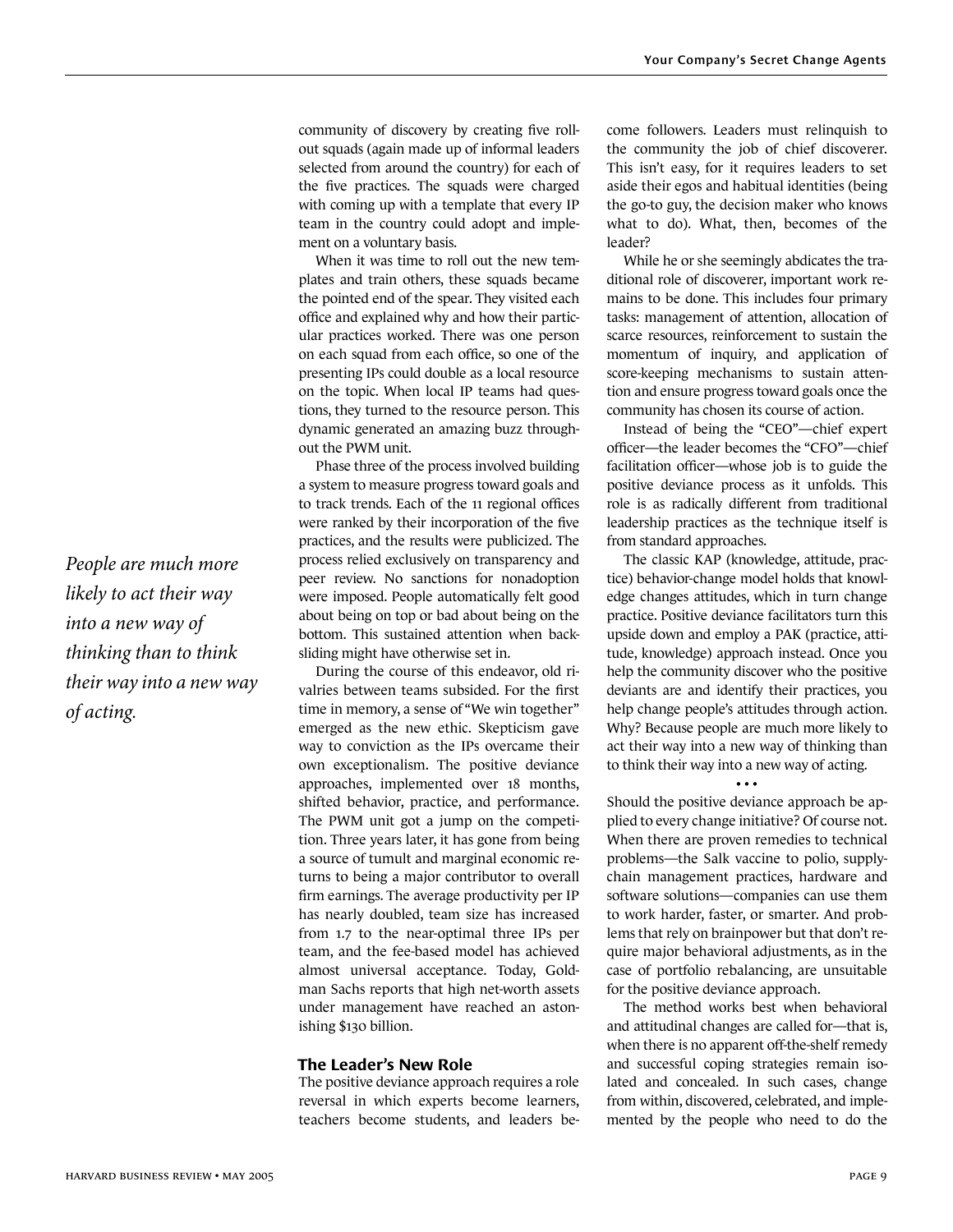changing, is a surefire win.

The Taoist sage Lao-tzu captures the essence of the positive deviance approach with eloquent simplicity:

Learn from the people Plan with the people Begin with what they have Build on what they know Of the best leaders

When the task is accomplished The people all remark We have done it ourselves

#### Reprint [R0505D](http://harvardbusinessonline.hbsp.harvard.edu/relay.jhtml?name=itemdetail&referral=4320&id=R0505D)

To order, see the next page or call 800-988-0886 or 617-783-7500 or go to [www.hbr.org](http://www.hbr.org)